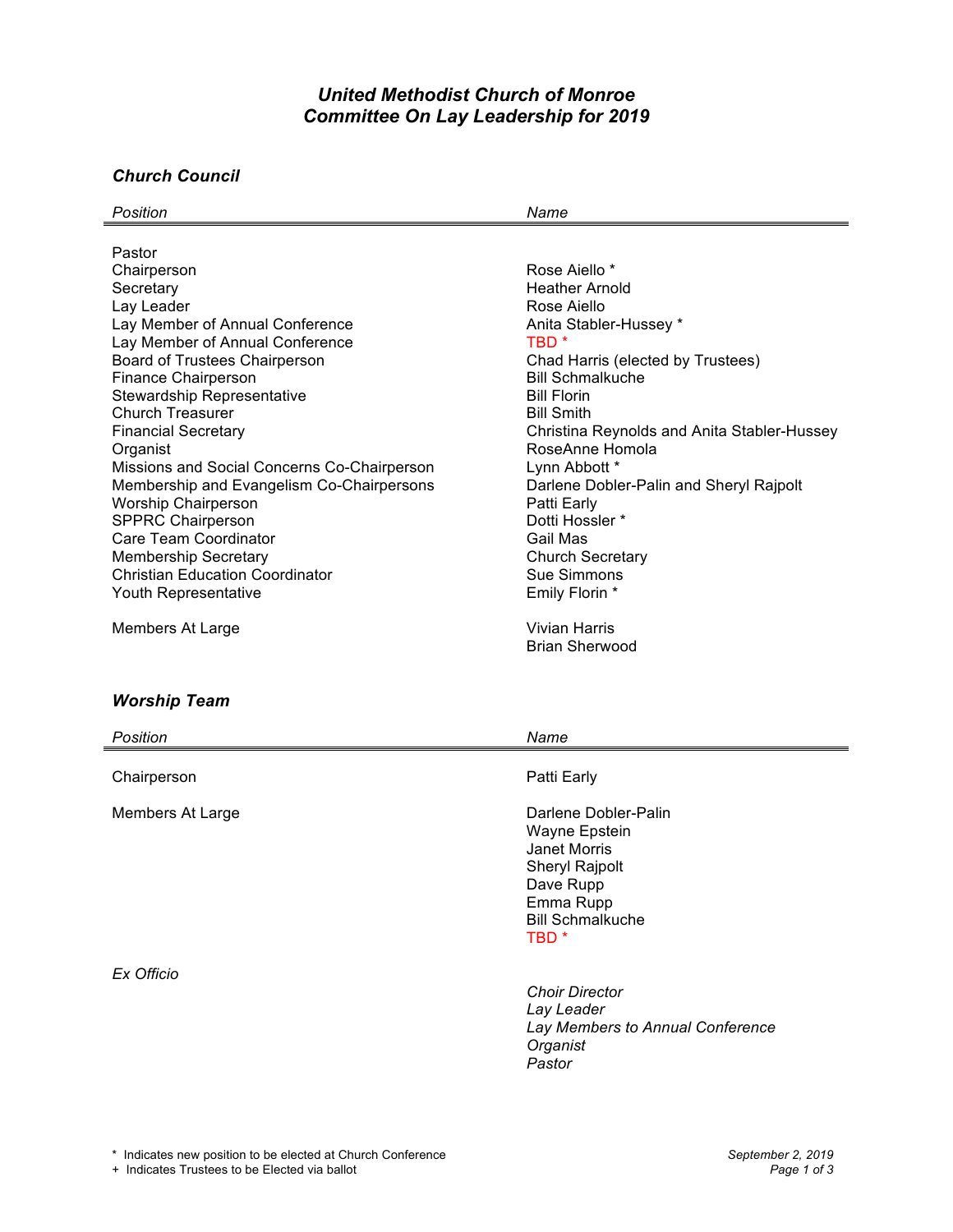### *Finance Team*

| Position                                                                                                | Name                                                                                                                     |
|---------------------------------------------------------------------------------------------------------|--------------------------------------------------------------------------------------------------------------------------|
| Chairperson                                                                                             | <b>Bill Schmalkuche</b>                                                                                                  |
| Members At Large                                                                                        | <b>Steve Arnold</b><br><b>Chad Harris</b>                                                                                |
| Stewardship Chair                                                                                       | <b>Bill Florin</b>                                                                                                       |
| Ex Officio                                                                                              | Lay Leader<br>Lay Members to Annual Conference<br><b>Financial Secretary</b><br>Treasurer<br>Pastor                      |
| <b>Membership and Evangelism</b>                                                                        |                                                                                                                          |
| Position                                                                                                | Name                                                                                                                     |
| Co-Chairpersons                                                                                         | Darlene Dobler-Palin and Sheryl Rajpolt                                                                                  |
| Members At Large/Care Team Members                                                                      | Rebecca Denike *<br>Wayne Epstein<br><b>Vivian Harris</b><br>Kelley Keane-McAlexander*<br>Gail Mas<br>Christina Reynolds |
| Ex Officio                                                                                              | Lay Leader<br>Lay Members to Annual Conference<br>Pastor                                                                 |
| <b>Staff/Pastor Parish Relations Committee and</b><br><b>Nominations and Lay Leadership Development</b> |                                                                                                                          |
| Position                                                                                                | Name                                                                                                                     |
| Chairperson                                                                                             | Dotti Hossler *                                                                                                          |
| Class of 2019                                                                                           | Dotti Hossler *<br><b>Bill Schmalkuche</b><br>Sue Simmons                                                                |
| Class of 2020                                                                                           | Neil Chaudhary                                                                                                           |
| Class of 2021                                                                                           | Heather Arnold *<br>Janet Morris *                                                                                       |
| Ex Officio                                                                                              | Lay Leader<br>Lay Members to Annual Conference<br>Pastor                                                                 |

+ Indicates Trustees to be Elected via ballot *Page 2 of 3*